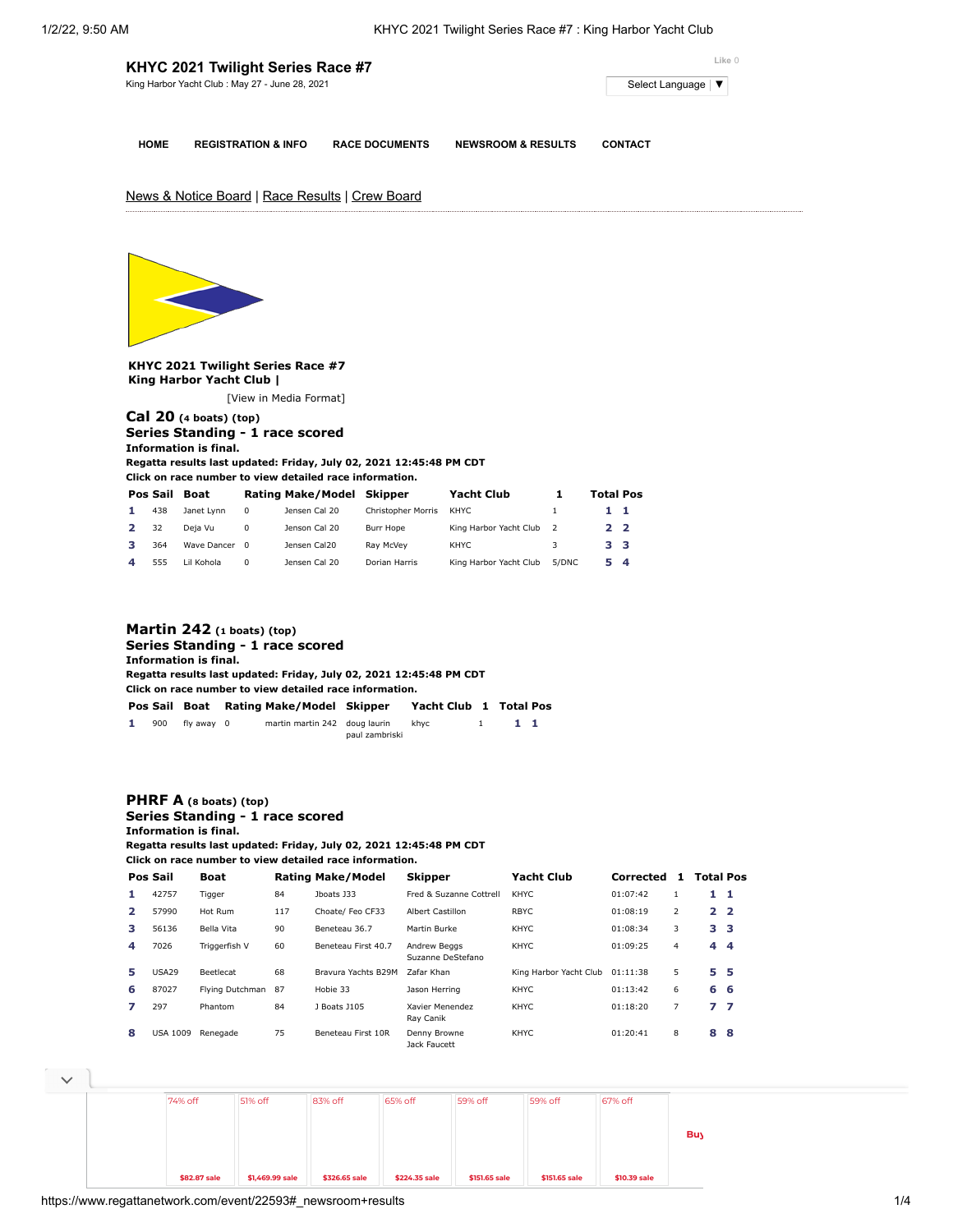#### 1/2/22, 9:50 AM KHYC 2021 Twilight Series Race #7 : King Harbor Yacht Club

| .   | -----              | iwww.gitwiw.jiwww. |             |                                 | --------- | -          | .      |  |
|-----|--------------------|--------------------|-------------|---------------------------------|-----------|------------|--------|--|
|     | 97850 No Way!! 138 | B-sinc B-25        | Don Souther | KHYC.                           | 00:59:54  |            | 1T 1   |  |
| 207 | Sails Coll 150     | Martin 242         | Julie Coll  | King Harbor Yacht Club 01:32:51 |           | 1/RC Duty* | $1T$ 1 |  |

#### **[V-Fleet](https://www.regattanetwork.com/clubmgmt/applet_regatta_results.php?regatta_id=22593&show_manufacturer=1&show_crew=1&limit_fleet=V-Fleet) (4 boats) (top) Series Standing - 1 race scored Information is final. Regatta results last updated: Friday, July 02, 2021 12:45:48 PM CDT Click on race number to view detailed race information. Pos Sail Boat Rating Make/Model Skipper Yacht Club Corrected [1](https://www.regattanetwork.com/clubmgmt/applet_race_scores.php?regatta_id=22593&race_num=1&fleet=V-Fleet&show_crew=1) Total Pos 1** 27432 Oliver 201 Schock Santana 27 John/Bob Mitchell/MacKenzie SBYRC/KHYC 01:03:52 1 **1 1 2** 56384 MEIMI II 275 Columbia Challenger Michal Devine KHYC 01:05:02 2 **2 2 3** 123 Papillon 209 Hunter 29.5 Marc Jacob Matteo Villain NA 01:10:25 3 **3 3 4** 97668 Second Wind 241 Jensen Marine Cal 2 Jerry Vellutini KHYC NO TIME 5/DNC **5 4**

#### **[H-Fleet](https://www.regattanetwork.com/clubmgmt/applet_regatta_results.php?regatta_id=22593&show_manufacturer=1&show_crew=1&limit_fleet=H-Fleet) (8 boats) (top) Series Standing - 1 race scored Information is final.**

**Regatta results last updated: Friday, July 02, 2021 12:45:48 PM CDT**

**Click on race number to view detailed race information.**

|              | Pos Sail | <b>Boat</b>       |     | <b>Rating Make/Model</b> | <b>Skipper</b>     | Yacht Club             | Corrected | 1     | Total Pos       |     |
|--------------|----------|-------------------|-----|--------------------------|--------------------|------------------------|-----------|-------|-----------------|-----|
| 1.           | 523      | Arrogante         | 427 | J24                      | Jill Alstott       | <b>RBYC</b>            | 00:24:09  |       | $1\quad 1$      |     |
| $\mathbf{2}$ | 2201     | SLOOP JOHN B      | 410 | J bOATS i/24             | John Cove<br>Chris | Port Royal YC          | 00:25:57  | 2     | 2 <sub>2</sub>  |     |
| з            | n/a      | Oasis             | 428 | Islander 36              | Michael Leighton   | PRYC                   | 00:26:35  | 3     | 3 <sub>3</sub>  |     |
| 4            | 7668     | Fini              | 425 |                          | <b>Budd Leag</b>   | <b>KHYC</b>            | 00:27:14  | 4     | $4\overline{4}$ |     |
| 5            | 5570     | <b>Jubilee</b>    | 455 | Catalina Catalina 30     | Kenneth Blight     | <b>KHYC</b>            | 00:28:40  | 5.    | 5 5             |     |
| 6            | 1208     | <b>Blue Haven</b> | 504 | Catalina Catalina 34     | Thomas iett        | <b>KHYC</b>            | 00:31:00  | 6     | 6 6             |     |
| 7            | 00000    | GuacAmore         | 439 | Catalina 34              | Kent Lowell        | King Harbor Yacht Club | 00:31:22  | 7     | 77              |     |
| 8            | 37764    | Nina              | 431 | Hunter 30 Sloop          | Rafael Fernandez   | King Harbor Yacht Club | NO TIME   | 9/DNC | 9               | - 8 |

**Notes:**

**Scoring System is RRS Low Point 2021-2024.**

**- Finishes in [brackets] denote throwouts** 

**- Click on race number to view detailed race information.**

**Information is final.**

Registration Problems or Questions? [Visit our Support Desk](http://support.regattanetwork.com/) | [View Our Privacy Policy](https://www.regattanetwork.com/html/privacy.html)<br>[Powered by Regatta Network®](http://www.regattanetwork.com/) | Online Sailing Event Registration and Management Services.<br>© 2022 [Regatta Network,](http://www.regattanetwork.com/) Inc. All Rights Reserved





| 74% off      | 51% off         | 83% off       | 65% off       | 59% off       | 59% off       | 67% off      |            |
|--------------|-----------------|---------------|---------------|---------------|---------------|--------------|------------|
|              |                 |               |               |               |               |              | <b>Buy</b> |
|              |                 |               |               |               |               |              |            |
| \$82.87 sale | \$1,469.99 sale | \$326.65 sale | \$224.35 sale | \$151.65 sale | \$151.65 sale | \$10.39 sale |            |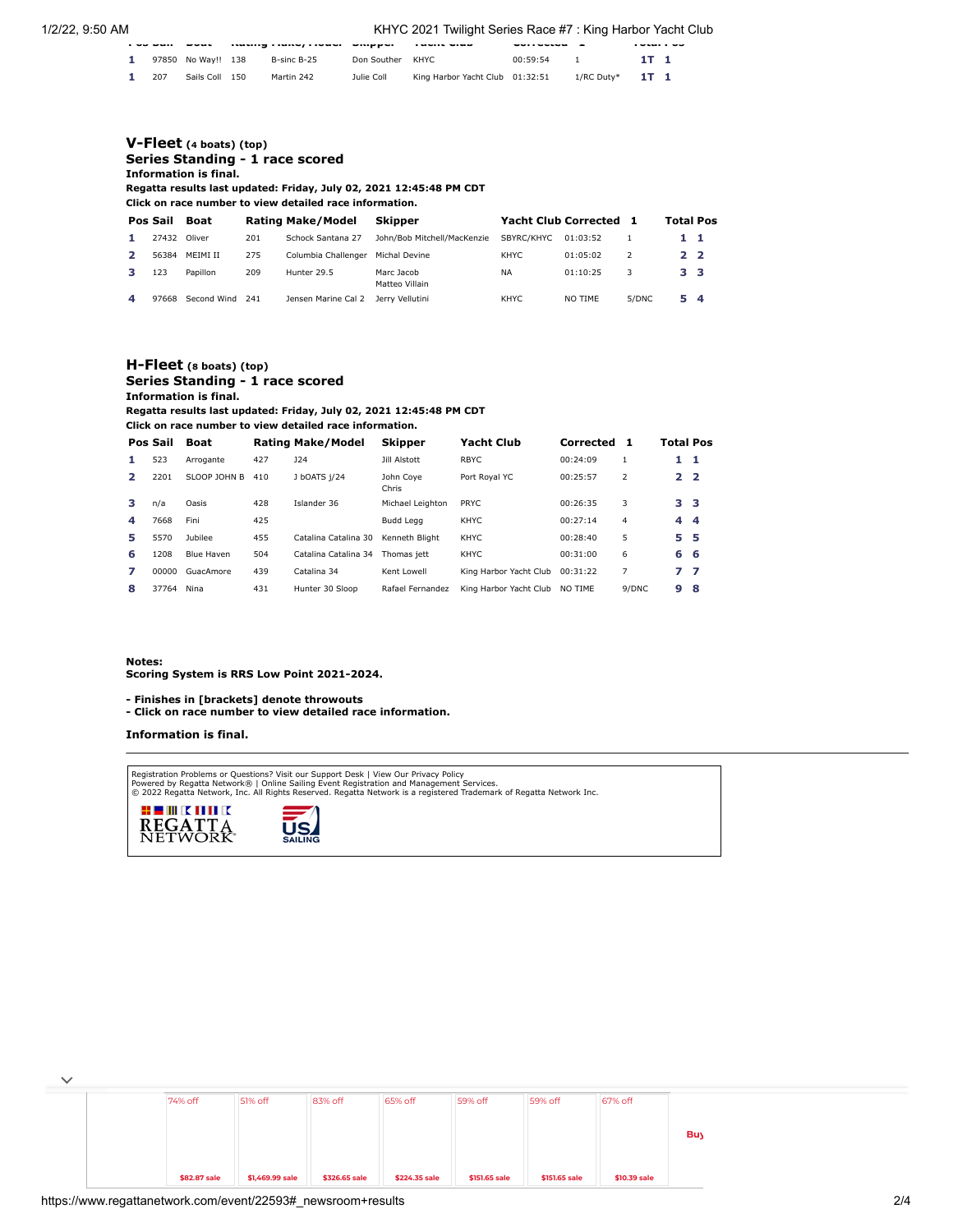| $\checkmark$ |              |                 |               |               |               |               |              |            |
|--------------|--------------|-----------------|---------------|---------------|---------------|---------------|--------------|------------|
|              | 74% off      | 51% off         | 83% off       | 65% off       | 59% off       | 59% off       | 67% off      |            |
|              |              |                 |               |               |               |               |              |            |
|              |              |                 |               |               |               |               |              | <b>Buy</b> |
|              |              |                 |               |               |               |               |              |            |
|              | \$82.87 sale | \$1,469.99 sale | \$326.65 sale | \$224.35 sale | \$151.65 sale | \$151.65 sale | \$10.39 sale |            |